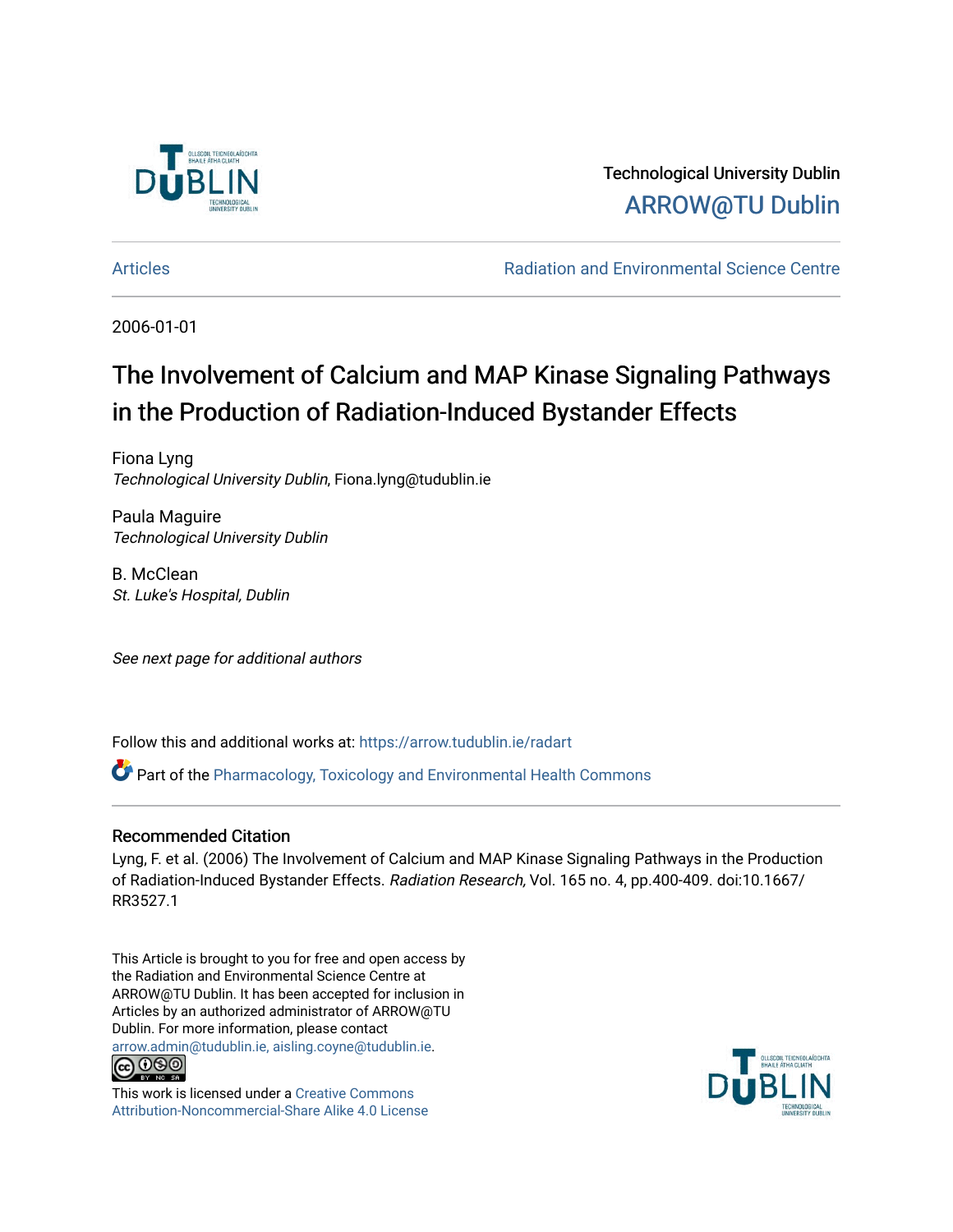## Authors

Fiona Lyng, Paula Maguire, B. McClean, C. Seymour, and Carmel Mothersill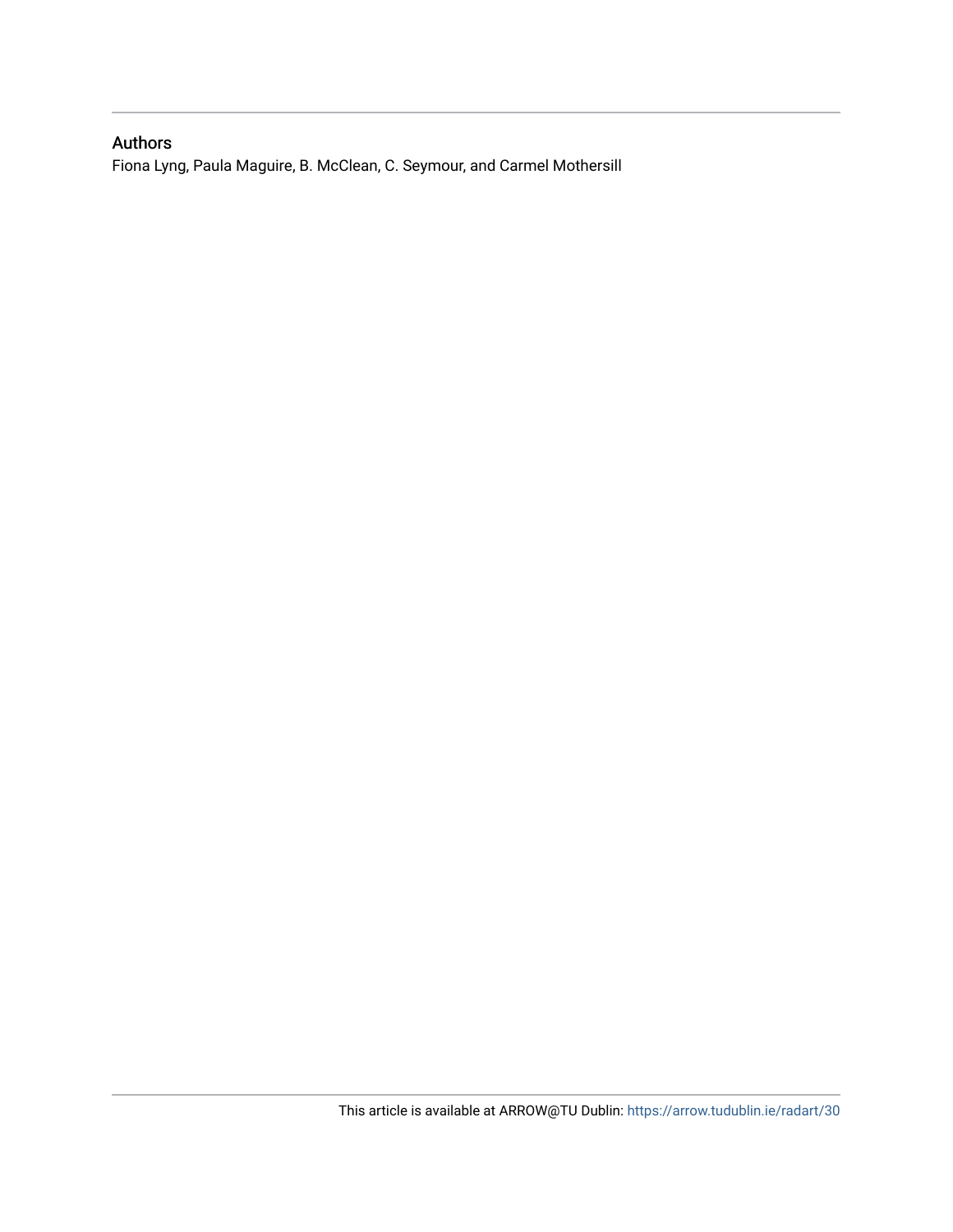Name /rare/165\_308 01/09/2006 09:57AM Plate # 0-Composite pg 53 # 1

RADIATION RESEARCH **165**, 000–000 (2006) 0033-7587/06 \$15.00  $©$  2006 by Radiation Research Society. All rights of reproduction in any form reserved.

## The Involvement of Calcium and MAP Kinase Signaling Pathways in the Production of Radiation-Induced Bystander Effects

F. M. Lyng,*a,*<sup>1</sup> P. Maguire,*<sup>a</sup>* B. McClean,*<sup>b</sup>* C. Seymour*b,*<sup>2</sup> and C. Mothersill*a,*<sup>2</sup>

*<sup>a</sup> Radiation and Environmental Science Centre, Focas Institute, Dublin Institute of Technology, Dublin 8, Ireland; and <sup>b</sup> St. Luke's Hospital, Rathgar, Dublin 6, Ireland*

**Lyng, F. M., Maguire, P., McClean, B., Seymour, C. and Mothersill, C. The Involvement of Calcium and MAP Kinase Signaling Pathways in the Production of Radiation-Induced Bystander Effects.** *Radiat. Res.* **165, 000–000 (2006).**

**Much evidence now exists regarding radiation-induced bystander effects, but the mechanisms involved in the transduction of the signal are still unclear. The mitogen-activated protein kinase (MAPK) pathways have been linked to growth factor-mediated regulation of cellular events such as proliferation, senescence, differentiation and apoptosis. Activation of multiple MAPK pathways such as the ERK, JNK and p38 pathways have been shown to occur after exposure of cells to radiation and a variety of other toxic stresses. Previous studies have shown oxidative stress and calcium signaling to be important in radiation-induced bystander effects. The aim of the present study was to investigate MAPK signaling pathways in bystander cells exposed to irradiated cell conditioned medium (ICCM) and the role of oxidative metabolism and calcium signaling in the induction of bystander responses. Human keratinocytes (HPV-G cell line) were irradiated (0.005–5 Gy) using a cobalt-60 teletherapy unit. The medium was harvested 1 h postirradiation and transferred to recipient HPV-G cells. Phosphorylated forms of p38, JNK and ERK were studied by immunofluorescence 30 min–24 h after exposure to ICCM. Inhibitors of the ERK pathway (PD98059 and U0126), the JNK pathway (SP600125), and the p38 pathway (SB203580) were used to investigate whether bystander-induced cell death could be blocked. Cells were also incubated with ICCM in the presence of superoxide dismutase, catalase, EGTA, verapamil, nifedipine and thapsigargin to investigate whether bystander effects could be inhibited because of the known effects on calcium homeostasis. Activated forms of JNK and ERK proteins were observed after exposure to ICCM. Inhibition of the ERK pathway appeared to increase bystander-induced apoptosis, while inhibition of the JNK pathway appeared to decrease apoptosis. In addition, reactive oxygen species, such as superoxide and hydrogen peroxide, and calcium signaling were found to be important modulators of bystander responses. Further investigations of these signaling pathways may aid in** the identification of novel therapeutic targets.  $Q$  2006 by Radiation **Research Society**

## **INTRODUCTION**

Much experimental evidence now challenges the central radiobiological paradigm that the biological effects of radiation occur as a direct consequence of energy deposition in DNA. Recent research has shown that low doses of ionizing radiation can cause a bystander effect, where an irradiated cell communicates with nonirradiated cells through secreted factors and/or gap junctional intercellular communication and the nonirradiated cells exhibit responses similar to those of irradiated cells [see reviews in refs. (*1– 4*)]. While there is clear evidence for the existence of these bystander effects, an understanding of the mechanisms is only beginning to emerge.

Bystander responses include sister chromatid exchanges (*5*), micronucleus formation (*6, 7*), apoptosis (*7–9*), damage-inducible stress responses (*10, 11*), gene mutation (*12, 13*), chromosomal instability (*14*), transformation (*15*), reduction in clonogenic survival (*16*), and delayed cell death (*17*). Increased proliferation has also been reported (*18, 19*) as well as a protective adaptive response (*20, 21*)3 in which bystander cells that are treated subsequently are more radioresistant than cells not exposed to bystander signals.

The nature of the bystander signal remains unknown, although the properties are becoming clearer. Data are suggestive of a small protein molecule (*22, 23*), but it is also possible that long-lived radicals are produced (*24*). These molecules could all be involved and could interact to provide a progression from relatively short-lived radicals to more long-lived molecular species. A role for reactive oxygen species has been reported by many investigators (*8, 9, 22, 25–30*). It is possible that generation of ROS may lead to the formation of bystander factors that generate ROS themselves, leading to a self-sustaining system responsible for long-lasting effects (*31*).

<sup>1</sup> Address for correspondence: Radiation and Environmental Science Centre, Dublin Institute of Technology, Kevin St., Dublin 8, Ireland; e-mail: fiona.lyng@dit.ie.

<sup>2</sup> Present address: Medical Physics an Applied Radiation Sciences, Mc-Master University, Hamilton, Ontario, Canada.

<sup>3</sup> P. Maguire, C. Seymour, C. Mothersill and F. M. Lyng, An adaptive response following exposure to medium from cells irradiated to low doses of cobalt 60 gamma rays. Manuscript submitted for publication.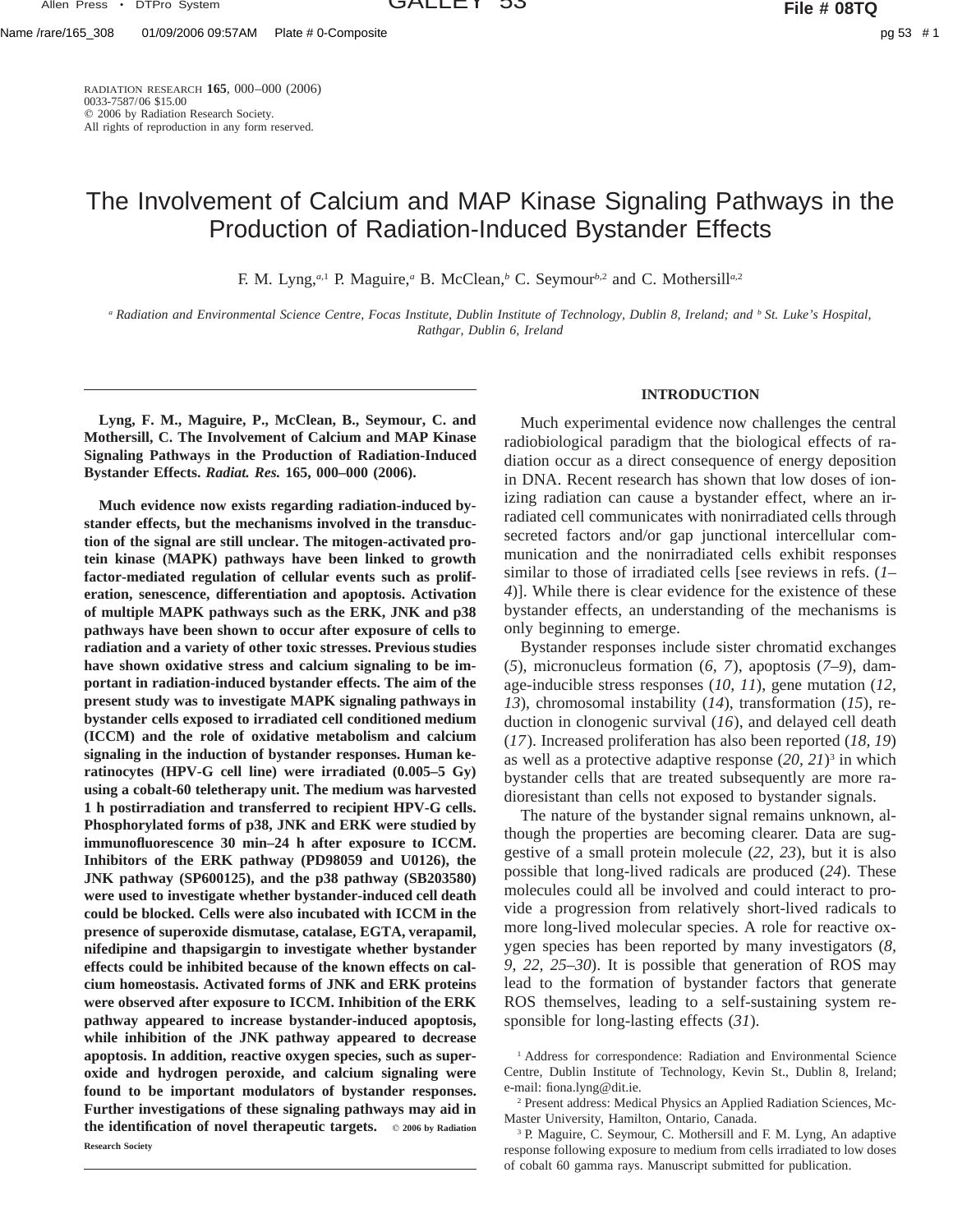Multiple new signal transduction pathways have been discovered in the last 15 years. Many belong to the MAPK (mitogen-activated protein kinase) superfamily. These pathways are linked to growth factor-mediated regulation of diverse cellular events such as proliferation, senescence, differentiation and apoptosis (*32*).

Exposure of cells to ionizing radiation and other toxic stresses induces simultaneous compensatory activation of multiple MAPK pathways. These signals play critical roles in controlling cell survival after radiation exposure (*32*). Up-regulation of proteins in the MAPK pathway has been shown to occur in bystander cells (*30*). Activation of ERK, JNK and p38 in human fibroblasts was reported after exposure to low mean doses of  $\alpha$  particles, and this activation was attenuated by antioxidants, superoxide dismutase (SOD) and catalase.

Calcium is an important signaling molecule. Changes in intracellular calcium modulate cell functions such as secretion, enzyme activation and cell cycle regulation and can lead to apoptosis  $(33, 34)$ . Increased  $[Ca^{2+}]$ <sub>i</sub> has been shown to cause mitochondrial ROS formation (*35*). Lyng *et al.* (*8, 9*) have reported calcium fluxes, induction of ROS, and loss of mitochondrial membrane potential in cells exposed to medium from irradiated cells. A recent study demonstrated that irradiated C57BL/6 mice but not CBA/Ca mice produce bystander signals that induce calcium fluxes, loss of mitochondrial potential, and apoptosis in reporter HPV-G keratinocytes (*36*), indicating *in vivo* induction of bystander signals that are strongly influenced by genetic factors.

The aim of the present study was to investigate signaling pathways underlying radiation-induced bystander effects. Activation of MAPK pathways and the involvement of these pathways in bystander cell death were investigated. The role of both calcium signaling and ROS was also examined.

## **MATERIALS AND METHODS**

#### *Cell Culture*

Human papilloma virus-immortalized keratinocytes (HPV-G), obtained as a kind gift from Dr. J. DiPaolo, NIH, Bethesda, MD (*37*), were cultured in Dulbecco's MEM:F12 medium (1:1) containing 7% fetal calf serum, 1% penicillin-streptomycin solution (1000 IU), 25 m*M* Hepes buffer, and 1 mg/ml hydrocortisone (all from Gibco Biocult Ltd., Irvine, Scotland) and were maintained in an incubator at  $37^{\circ}$ C in an atmosphere of 5%  $CO<sub>2</sub>$  in air. Subculture was routinely performed using a 1:1 solution of 0.25% trypsin and 1 mM versene at  $37^{\circ}$ C.

## *Irradiation*

Culture flasks (25-cm<sup>2</sup>, 40-ml flasks, Nunc, Denmark) containing approximately  $2 \times 10^5$  cells were irradiated at room temperature using a cobalt-60 teletherapy unit delivering approximately 1.8 Gy/min during the period of these experiments. The source-to-sample distance was 80 cm and the field size was  $30 \times 30$  cm. Control flasks were sham-irradiated. Cells were returned to the incubator immediately after irradiation.

## *Generation of Irradiated Cell Conditioned Medium (ICCM)*

Medium from irradiated and unirradiated cells was poured off donor flasks 1 h after irradiation and filtered through a  $0.22$ - $\mu$ m filter to ensure that no cells could still be present in the transferred medium (*16*). The medium was then divided into aliquots in 1-ml volumes, stored at  $-80^{\circ}$ C, and thawed only once when required for experiments. Recipient cells were plated onto glass cover slips (approximately  $1 \times 10^5$  cells), grown to approximately 80% confluence, and exposed to ICCM as detailed below.

## *Immunofluorescence*

An immunofluorescence method was used to visualize ERK, JNK and p38 antibodies. Cells were fixed in freshly prepared 4% paraformaldehyde at 30 min and 24 h after exposure to ICCM. After fixation for 1 h, the cells were transferred to PBS and assayed immediately. Cells were permeabilized with cold  $(-20^{\circ}C)$  methanol, washed in PBS, and incubated in blocking buffer (1% BSA, 5% goat serum in PBS). Cells were then incubated with Anti Active<sup>®</sup> antibodies to ERK, JNK and  $p38$  (Promega, UK) overnight at 4°C. After washing with PBS, cells were incubated with goat anti-rabbit FITC conjugate for 90 min followed by washing with PBS. Positive controls were HPV-G cells exposed to 0.5 m*M* sorbitol. Negative controls were cultures to which all reagents apart from the primary antibody were added. Positive and negative controls were included with every immunofluorescence run to correct for variability.

#### *Ratiometric Measurement of Calcium*

Intracellular calcium levels were determined relative to control levels using two visible-wavelength calcium-sensitive dyes, Fluo 3 and Fura Red (Molecular Probes, Leiden). Fluo 3 exhibits an increase in green fluorescence upon binding to calcium, whereas Fura Red exhibits a decrease in red fluorescence upon binding to calcium. The ratio Fluo 3/Fura Red is a good indicator of intracellular calcium levels (*38*). Cultures were washed twice with a buffer containing 130 m*M* NaCl, 5 m*M* KCl, 1 m*M* Na<sub>2</sub>HPO<sub>4</sub>, 1 m*M* CaCl<sub>2</sub>, and 1 m*M* MgCl<sub>2</sub> (pH 7.4). Cells were loaded with the calcium-sensitive dyes by incubation with  $3 \mu M$  Fluo  $3$  and  $3$  $\mu$ *M* Fura Red AM esters for 1 h in the buffer at 37°C. Subsequently, the cultures were washed three times with buffer. Fluo 3 and Fura Red were excited at 488 nm, and fluorescence emissions at 525 nm and 660 nm were recorded simultaneously using a Zeiss LSM 510 confocal microscope. Ratio images and time series data for the Fluo 3/Fura Red fluorescence intensities were recorded every 2 s. Medium was added after 60 s when a stable baseline had been established. All measurements were performed at room temperature. The calcium ionophore A23187 (100 n*M*) was used a positive control to exclude experimental artifacts.

The intracellular calcium concentration was calculated using the fluorescence intensity of Fluo 3 according to the equation

$$
[Ca^{2+}] = Kd\left[\frac{f/fo}{9 - (f/fo)}\right],
$$

where the value 9 is the dynamic range of Fluo 3. The dynamic range of an indicator is a measure of how much the fluorescence intensity changes upon binding of Ca<sup>2+</sup>.  $K_d$  is the apparent Ca<sup>2+</sup>-binding affinity of Fluo 3 determined *in situ* ( $K_d = 810$  n*M*) and  $f/f$  is the relative change in Fluo 3 intensity (*39*).

## *Measurement of Mitochondrial Membrane Potential*

Mitochondrial membrane potential was determined using rhodamine 123, a green fluorescent dye that accumulates in active mitochondria with high membrane potential (*40*). Cultures were washed twice with a buffer containing 130 m*M* NaCl, 5 m*M* KCl, 1 m*M* Na<sub>2</sub>HPO<sub>4</sub>, 1 m*M* CaCl<sub>2</sub>, 1 m*M* MgCl<sub>2</sub>, and 25 m*M* Hepes (pH 7.4). Cells were loaded with 5  $\mu$ *M* Rhodamine 123 for 30 min in the buffer at  $37^{\circ}$ C. Then the cultures were washed three times with buffer. Rhodamine 123 was excited at 488 nm, and fluorescence emission at 525 nm was recorded using a Zeiss LSM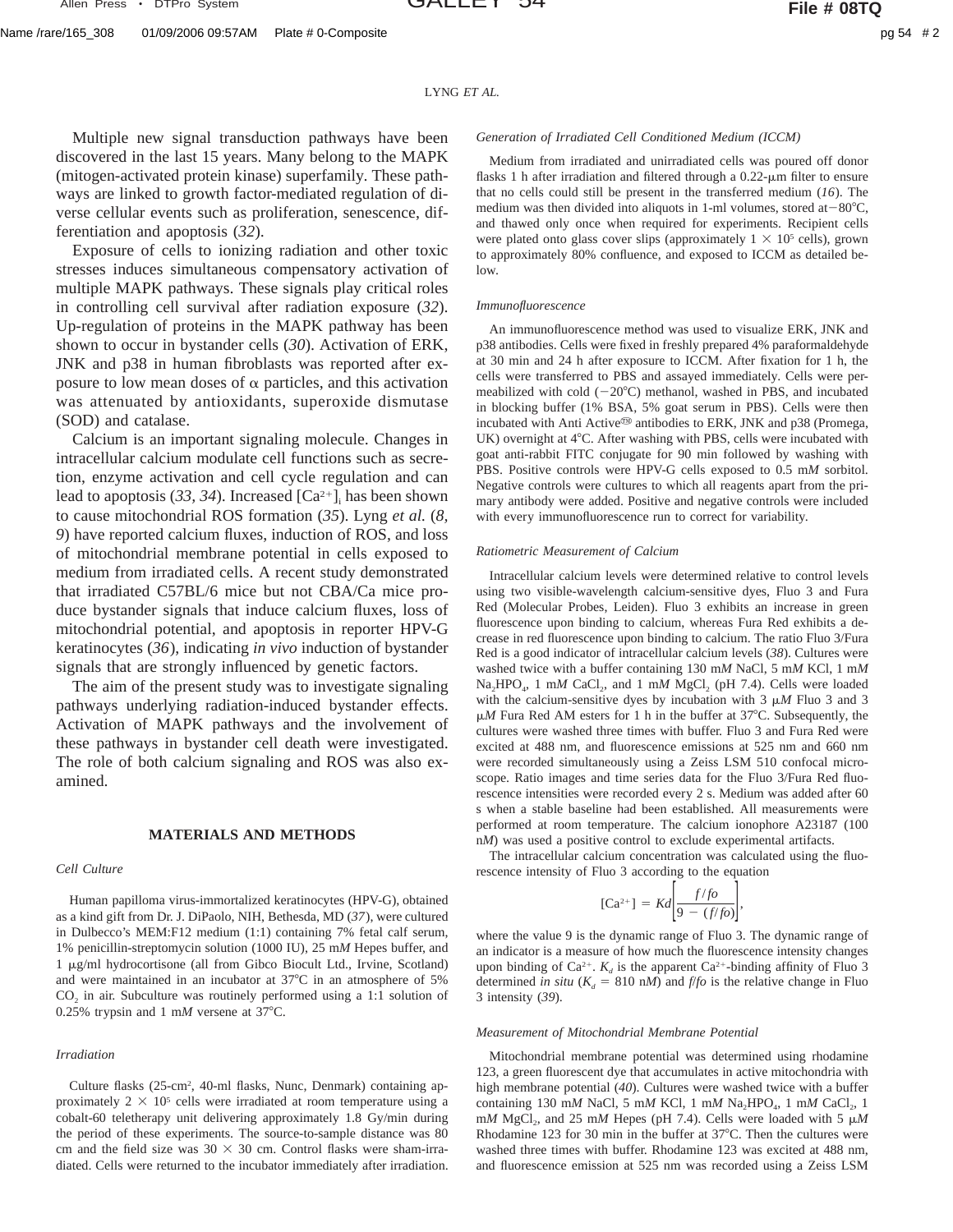### CALCIUM AND MAP KINASE SIGNALING PATHWAYS IN RADIATION-INDUCED BYSTANDER EFFECTS



**FIG. 1.** Phase-contrast (panel A) and fluorescence images of Fluo 3 (panel B) and Fura Red (panel C) showing uniform dye loading and no compartmentalization after incubation at  $37^{\circ}$ C for 1 h. The fluorescence intensity of Fura Red is higher than Fluo 3, indicating low basal calcium levels.

META confocal laser scanning microscope. The mean fluorescence intensity (or mean gray value) was determined using Zeiss LSM software. Pretreatment of cells with 100 nM valinomycin (K<sup>+</sup> ionophore) for 20 min at 37°C before loading with 5  $\mu$ *M* Rhodamine 123 for 30 min at  $37^{\circ}$ C was used a positive control to confirm that a reduction in fluorescence of Rhodamine 123 was due to a drop in mitochondrial membrane potential (*41*).

#### *Clonogenic Assay*

HPV-G cells were removed from the flask using 0.25% w/v trypsin/1 m*M* versene solution (1:1). When the cells had detached they were resuspended in medium, and an aliquot was counted using a Coulter counter model  $Z_2$  set at a threshold calibrated for the cell line using a hemocytometer. Three hundred cells were plated for the reporter assay to determine survival. The cells were plated 6 h before they were needed. Each flask received 4 ml of ICCM harvested from the donor cultures and was incubated in a humidified  $37^{\circ}$ C incubator in an atmosphere of 5% CO<sub>2</sub> in air until macroscopic colonies had formed (approximately 7–9 days).

#### *Measurement of Apoptosis*

Apoptotic cells were scored 24 h after exposure to ICCM in five random fields containing approximately 100 cells each on in each of three replicate cover slips per treatment group. A cell was scored as apoptotic when it had a shrunken, dense morphology and a fragmented nucleus (*42*).

#### *Inhibitors of MAPK Pathways*

Cultures were exposed to ICCM in the presence or absence of inhibitors of MAPK pathways, and cell survival or apoptosis levels were measured. The MEK inhibitors U0126 and PD98059, were used at a final concentration of 20  $\mu$ *M*. The JNK inhibitor SP600125 was used at a final concentration of 10  $\mu$ *M*, and the p38 inhibitor SB203580 was used at a final concentration of 10  $\mu$ *M* (43).

#### *Inhibitors of Calcium Influx and ROS*

Cultures were preincubated with inhibitors for 15 min and exposed to ICCM in the presence of the inhibitor as described for each of the assays. To inhibit ROS, cultures were exposed to ICCM in the presence or absence of superoxide dismutase (SOD) at a final concentration of 100  $\mu$ g/ ml and catalase at a final concentration of 20  $\mu$ g/ml. For some experiments, solutions of SOD or catalase were placed in a boiling water bath

for 2 h to inactivate the enzymes. The inactive enzymes were resuspended in solution before adding to the ICCM.

Cultures were exposed to ICCM in the presence or absence of EGTA at a final concentration of 5 m*M* to chelate extracellular calcium, verapamil at a final concentration of 10  $\mu$ *M*, and nifedipine at a final concentration of 5  $\mu$ *M* to block voltage-dependent calcium channels (44). An ER-associated calcium ATPase inhibitor, thapsigargin, at a final concentration of 150 n*M* was used to deplete intracellular calcium stores in the presence of 5 m*M* EGTA (*45*).

#### *Statistical Analysis*

The data are expressed as the percentage means  $\pm$  standard errors of the means for each of three separate experiments.

### **RESULTS**

## *The Increase in Intracellular Calcium Results Mainly from Activation of a Calcium Influx Pathway*

Increases in intracellular calcium were measured using the calcium-sensitive dyes Fluo 3 and Fura Red. Uniform dye loading with no compartmentalization was observed after incubation of the cells for 1 h at  $37^{\circ}$ C (Fig. 1).

ICCM induced a rapid increase in calcium as measured by the Fluo 3/Fura Red ratio (Fig. 2). Figure 2 shows the reciprocal changes in each calcium-sensitive dye, Fluo 3 and Fura Red, for calcium ionophore A23187, a positive control and ICCM. By converting the relative change in fluorescence to  $[Ca^{2+}]$  as described in the Materials and Methods section, basal  $[Ca^{2+}]$  was determined to be 106.2  $\pm$  2.2 n*M* ( $n = 12$ ). The addition of the calcium ionophore A23187 induced a rapid transient increase in intracellular calcium to  $342.3 \pm 9.7$  nM (Table 1). Carbachol induced a similar increase in intracellular calcium to  $297.6 \pm 8.3$ n*M* (Table 1). The 0.5-Gy ICCM was found to increase  $[Ca^{2+}]$  to 283.8  $\pm$  5.7 n*M* (Table 2), whereas the 0-Gy ICCM did not increase [Ca<sup>2+</sup>] significantly (108.4  $\pm$  1.7 n*M*, Table 2).

Chelation of extracellular calcium by EGTA or blockade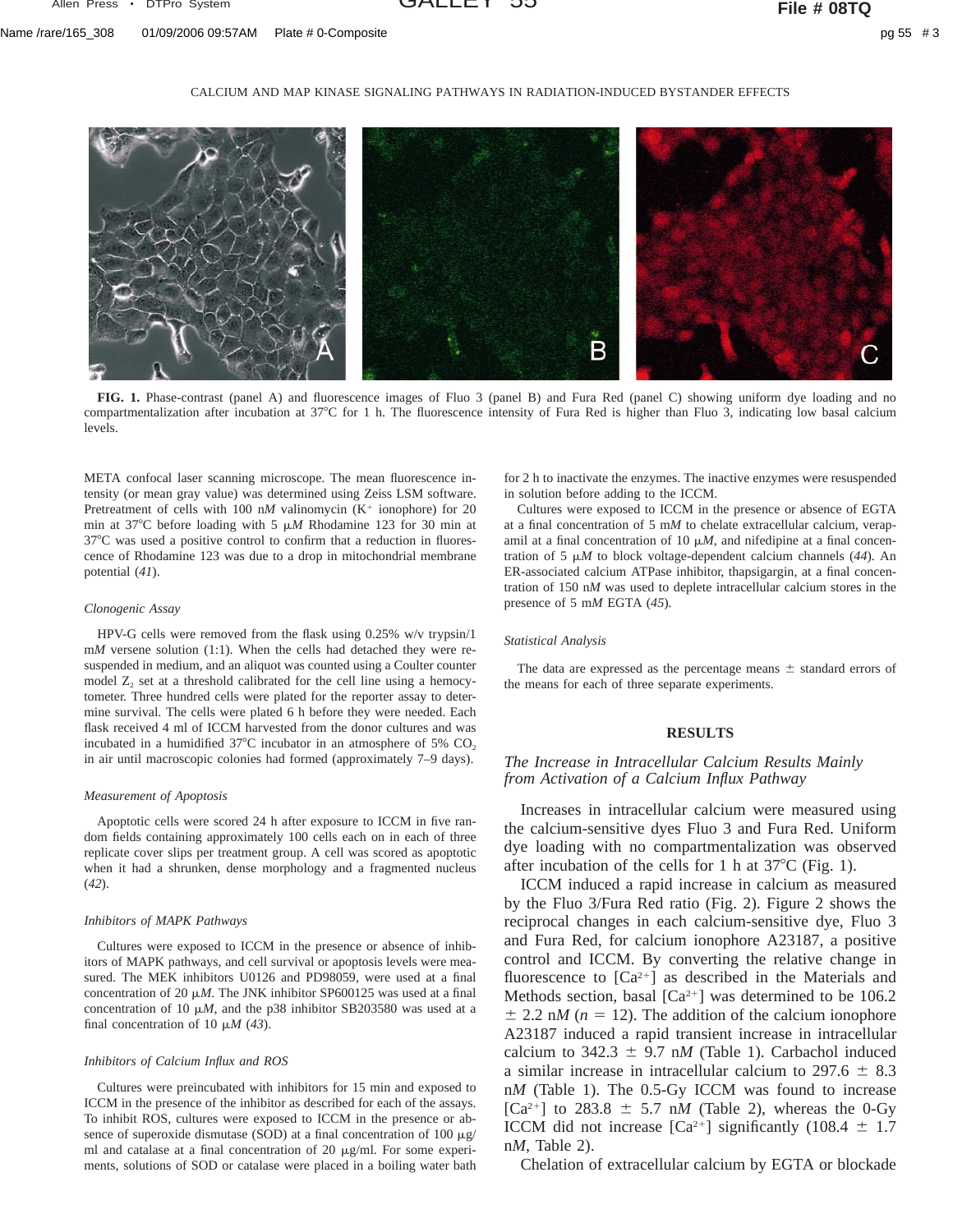LYNG *ET AL.*



**FIG. 2.** Panel A: Fluorescence intensity of the calcium-sensitive dyes Fluo 3 ( $\bullet$ ) and Fura Red ( $\circ$ ) in response to addition of 100 n*M* calcium ionophore A23187 and (panel B) the resulting ratiometric plot of Fluo 3/Fura Red. Panel C: Fluorescence intensity of Fluo 3 and Fura Red in response to addition of 0.5-Gy ICCM and (panel D) the resulting ratiometric plot of Fluo 3/Fura Red. Fluo 3 increases in intensity when bound to calcium whereas Fura Red decreases in intensity, and the ratio is a good indicator of calcium levels. The data shown are representative of at least nine similar plots.

of voltage-dependent calcium channels abolished the ICCM-induced calcium fluxes (Table 2). Two different classes of voltage-dependent calcium channel blockers were used, a dihydropyridine (nifedipine) and a phenylalkylamine (verapamil), and no significant difference was found between the two classes of blocker (Table 2). Control experiments confirmed that verapamil and nifedipine effectively blocked calcium channels in the HPV-G cells since no calcium influx was observed with carbachol after pretreatment with either inhibitor (Table 1). Depletion of intracellular calcium stores by thapsigargin attenuated but did not completely block the ICCM-induced calcium fluxes (Table 2). Control experiments showed that thapsigargin induced calcium release from intracellular stores when extracellular calcium levels were chelated with EGTA (Table 1).

## *Influx of Calcium Plays an Important Role in Bystander Cell Death*

Clonogenic assays were carried out using ICCM in the presence and absence of EGTA and verapamil. No colonies formed in the flasks incubated with these agents (data not

| <b>TABLE 1</b>                                                                                         |  |  |
|--------------------------------------------------------------------------------------------------------|--|--|
| Basal and Peak [Ca <sup>2+</sup> ] after Exposure of HPV-G Cells to Calcium Ionophore A23187           |  |  |
| $(100 \text{ nM})$ , Thapsigargin (150 nM) or Carbachol (10 mM) and after Pretreatment with            |  |  |
| Calcium Channel Blockers Verapamil $(10 \text{ mM})$ or Nifedipine $(5 \text{ mM})$ before Addition of |  |  |
| Carbachol $(10 \text{ m})$                                                                             |  |  |

|                          | Function                                           | Basal $[Ca^{2+}]$ | Peak $\lceil Ca^{2+} \rceil$ |
|--------------------------|----------------------------------------------------|-------------------|------------------------------|
| Ionophore A23187         | Calcium ionophore                                  | $107.5 \pm 1.0$   | $342.3 \pm 9.7^*$            |
| Thapsigargin             | Depletes intracellular calcium stores              | $104.8 \pm 1.1$   | $204.9 \pm 7.5^*$            |
| Carbachol                | Stimulation of calcium influx                      | $103.8 \pm 0.5$   | $297.6 \pm 8.3^*$            |
| $Verapamil + carbachol$  | Voltage-dependent $Ca^{2+}$ channel blocker        | $93.5 \pm 2.6$    | $103.6 \pm 1.2$              |
| Nifedipine $+$ carbachol | Voltage-dependent Ca <sup>2+</sup> channel blocker | $98.8 \pm 0.9$    | $105.9 \pm 1.6$              |

*Notes.* Values are means  $\pm$  SEM,  $n = 3$ . \**P* < 0.002.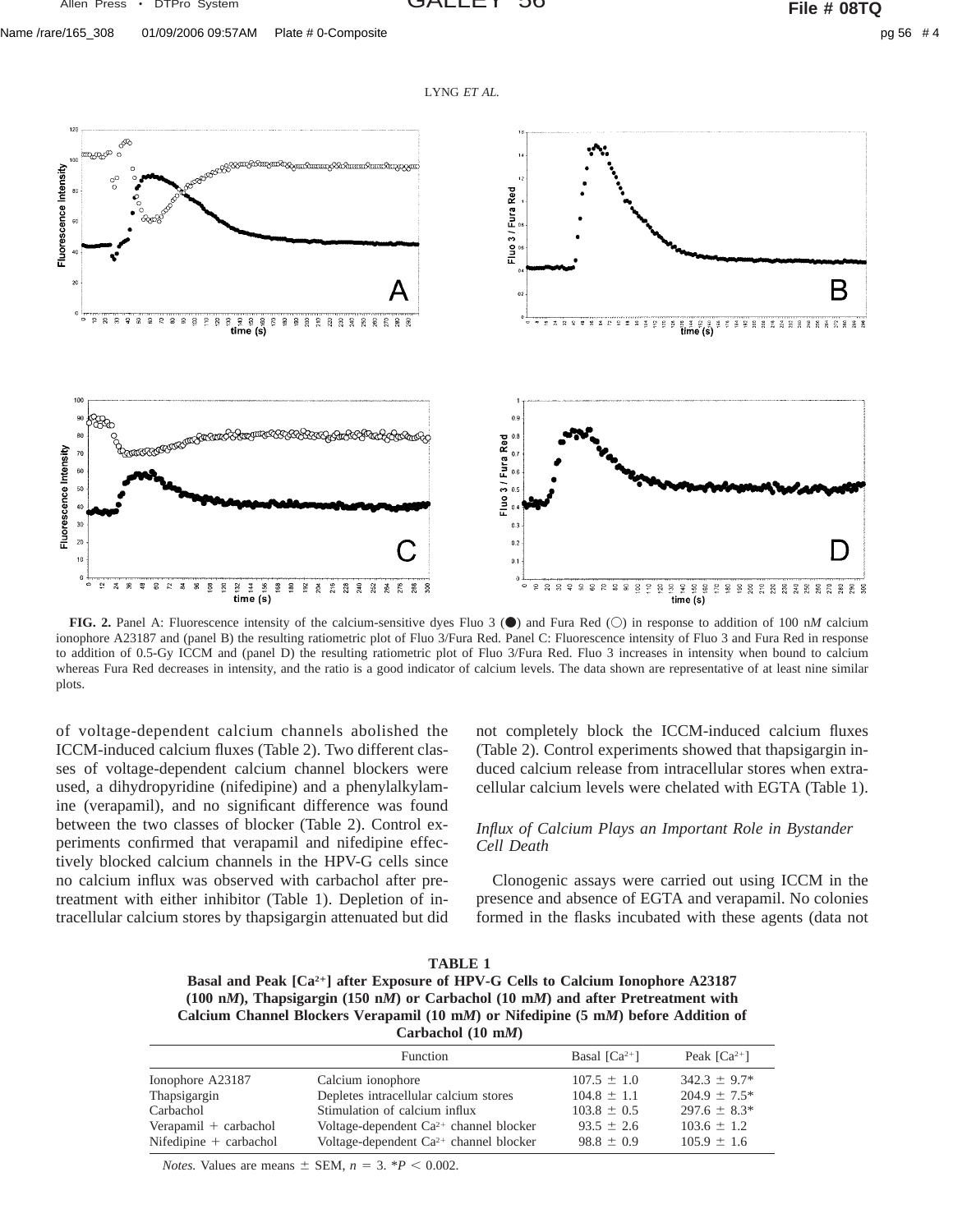Name /rare/165\_308 01/09/2006 09:57AM Plate # 0-Composite pg 57 # 5

CALCIUM AND MAP KINASE SIGNALING PATHWAYS IN RADIATION-INDUCED BYSTANDER EFFECTS

| TABLE 2                                                                                     |
|---------------------------------------------------------------------------------------------|
| Peak [Ca <sup>2+</sup> ] in Cultures Exposed to 0-Gy ICCM or 0.5-Gy ICCM in the Presence of |
| Inhibitors of Calcium and ROS                                                               |

|              | Function                                           | 0-Gy ICCM                  | 0.5-Gy ICCM                     |
|--------------|----------------------------------------------------|----------------------------|---------------------------------|
| No inhibitor |                                                    | $108.4 \pm 1.7$ nM         | $283.8 \pm 5.7$ nM**            |
| <b>EGTA</b>  | Chelation of calcium                               | $94.7 \pm 2.6$ nM          | $96.5 \pm 1.1$ nM               |
| Verapamil    | Voltage-dependent $Ca^{2+}$ channel blocker        | $93.7 \pm 1.6$ nM          | $92.6 \pm 3.7$ nM               |
| Nifedipine   | Voltage-dependent Ca <sup>2+</sup> channel blocker | $93.5 \pm 3.8$ nM          | $96.1 \pm 1.0$ nM               |
| Thapsigargin | Depletes intracellular calcium stores              | $95.4 \pm 0.9$ nM          | $171.9 \pm 3.7$ nM <sup>*</sup> |
| SOD          | Inhibitor of superoxide                            | $107.8 \pm 0.5$ nM         | $108.7 \pm 1.7$ nM              |
| Catalase     | Inhibitor of hydrogen peroxide                     | $108.5 \pm 1.1 \text{ n}M$ | $109.7 \pm 1.6$ nM              |

*Notes.* Values are means  $\pm$  SEM,  $n = 3$ . \**P* < 0.01, \*\**P* < 0.002.

shown), presumably because of the importance of calcium in cellular function. Levels of apoptosis were measured 24 h after incubation as an alternative end point. Significant levels of apoptosis were observed in HPV-G cells exposed to ICCM (Fig. 3). Cells preincubated with EGTA or verapamil and exposed to ICCM in the presence of EGTA or verapamil showed no significant increase in apoptosis (Fig. 3). In addition, cells preincubated with EGTA or verapamil and exposed to ICCM in the presence of EGTA or verapamil showed no change in mitochondrial membrane potential compared to the controls (Table 3). No significant toxicity of the EGTA and verapamil was found in the cells exposed to 0-Gy ICCM in the presence of these inhibitors using apoptosis and mitochondrial membrane potential as end points (Fig. 3, Table 3).

## *MAPK Pathways are Activated and Play a Role in Cell Survival and Cell Death Responses*

ERK and JNK were significantly activated in cells exposed to 0.5-Gy ICCM (Figs. 4, 5), whereas p38 was not significantly activated (Fig. 5). There was no significant difference in the levels of activation at 30 min or 24 h (Fig. 5).

Clonogenic assays were carried out using ICCM in the presence and absence of MAPK inhibitors. Again, no colonies formed in the flasks incubated with these agents (data not shown). Levels of apoptosis were measured 24 h after incubation as an alternative end point. There was a significant increase in the number of apoptotic cells in HPV-G cells exposed to 0.5-Gy ICCM in the presence of inhibitors



**FIG. 3.** Percentage apoptotic cells in cultures exposed to 0-Gy ICCM, 0.5-Gy ICCM or 5-Gy ICCM in the presence of inhibitors of calcium influx, EGTA (5 m*M*) and verapamil (10  $\mu$ *M*). All values are means  $\pm$  SEM,  $n = 3$ . \**P* < 0.001.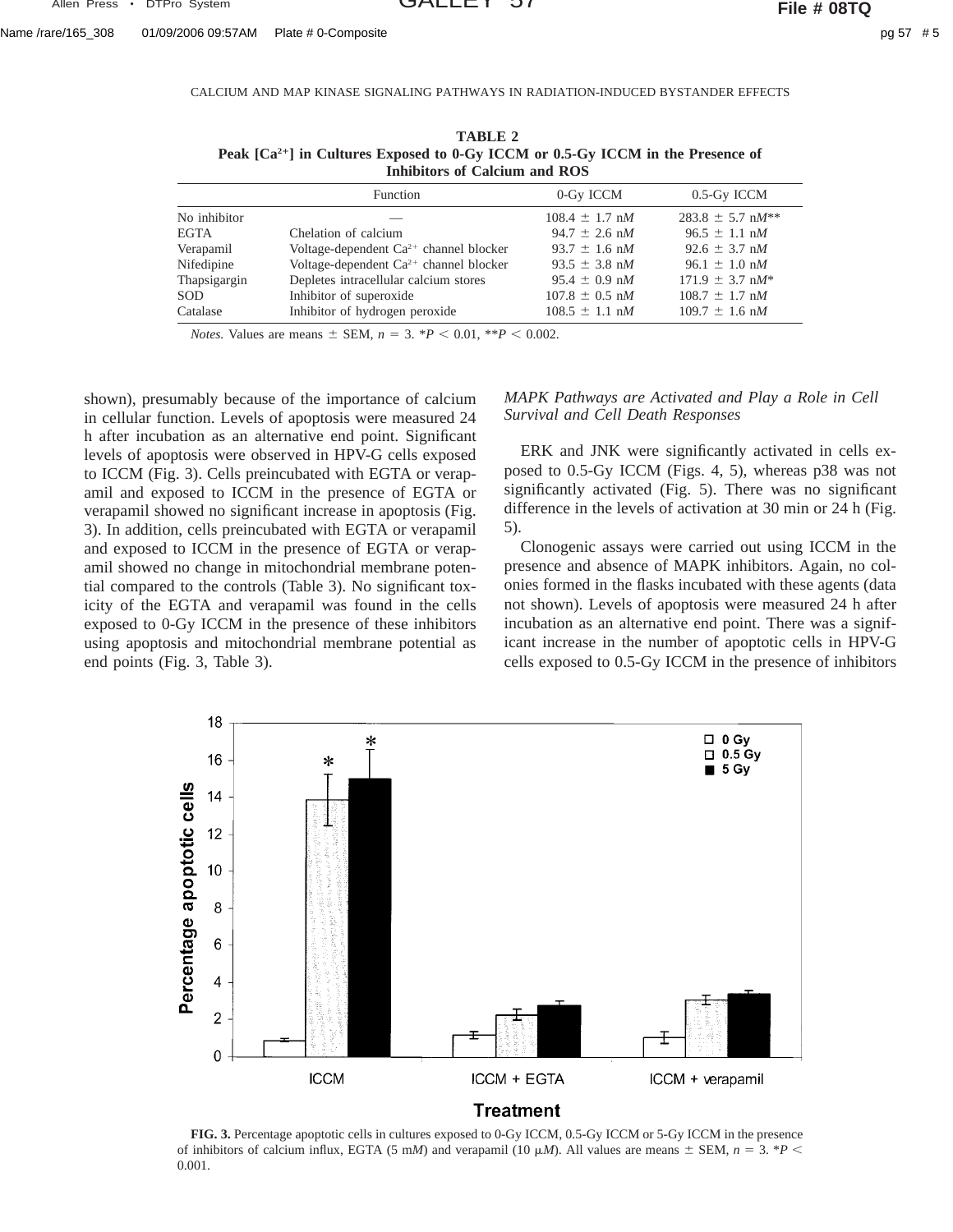Name /rare/165\_308 01/09/2006 09:57AM Plate # 0-Composite pg 58 # 6

LYNG *ET AL.*

## **TABLE 3**

| Percentage Fluorescence in Cultures Exposed to 0-Gy ICCM or 0.5-Gy ICCM in the |  |  |  |
|--------------------------------------------------------------------------------|--|--|--|
| Presence of Inhibitors of Calcium and ROS                                      |  |  |  |

|              | Function                                    | 0-Gy ICCM        | 0.5-Gy ICCM      |
|--------------|---------------------------------------------|------------------|------------------|
| No inhibitor |                                             | $100.0 \pm 10.3$ | $43.2 \pm 3.4^*$ |
| EGTA         | Chelation of calcium                        | $106.9 \pm 7.7$  | $93.3 \pm 5.9$   |
| Verapamil    | Voltage-dependent $Ca^{2+}$ channel blocker | $103.8 \pm 10.8$ | $96.3 \pm 11.9$  |
| SOD          | Inhibitor of superoxide                     | $113.1 \pm 6.7$  | $86.4 \pm 8.6$   |
| Catalase     | Inhibitor of hydrogen peroxide              | $99.4 \pm 7.2$   | $80.3 \pm 7.9$   |

*Notes.* A decrease in fluorescence indicates a decrease in mitochondrial membrane potential. Values are means  $\pm$ SEM,  $n = 3$ .  $*P < 0.005$ .

of the ERK pathway, U0126 and PD98059 (Table 4). There was a significant decrease in the number of apoptotic cells in HPV-G cells exposed to 0.5-Gy ICCM in the presence of an inhibitor of the JNK pathway, SP600125 (Table 4). No significant difference was observed in the number of apoptotic cells in HPV-G cells exposed to 0.5-Gy ICCM in the presence or absence of an inhibitor of the p38 pathway, SB230580 (Table 4). No significant toxicity from the MAPK inhibitors was found in the cells exposed to 0-Gy ICCM in the presence of these inhibitors using apoptosis as an end point (Table 4).

## *Reactive Oxygen Species Play an Important Role in Bystander Cell Death*

Reduced clonogenic survival was observed in HPV-G cells exposed to 0.5-Gy ICCM (Fig. 6). Cells preincubated with SOD or catalase and exposed to ICCM in the presence

of SOD or catalase showed no change in clonogenic survival compared to the controls (Fig. 6). Mitochondrial membrane potential depolarization was observed in HPV-G cells exposed to ICCM for 6 h as seen in the reduction in fluorescence of Rhodamine 123 (Table 3). Cells preincubated with SOD or catalase and exposed to ICCM in the presence of SOD or catalase showed no change in mitochondrial membrane potential compared to the controls (Table 3). Only active SOD or catalase was capable of preventing bystander-induced cell death (data not shown).

## **DISCUSSION**

This study has shown that ERK and JNK, but not p38, pathways are activated in HPV-G cells exposed to ICCM. Inhibition of the ERK pathway appeared to increase bystander-induced apoptosis while inhibition of the JNK path-



**FIG. 4.** Phase-contrast and fluorescence images of ERK protein levels in HPV-G cells exposed for 30 min to 0-Gy ICCM (panels A, B) and to 0.5- Gy ICCM (panel C, D). Phase-contrast and fluorescence images of JNK protein levels in HPV-G cells exposed for 30 min to 0-Gy ICCM (panels E, F) and 0.5-Gy ICCM (panels G, H). Bar = 10  $\mu$ m.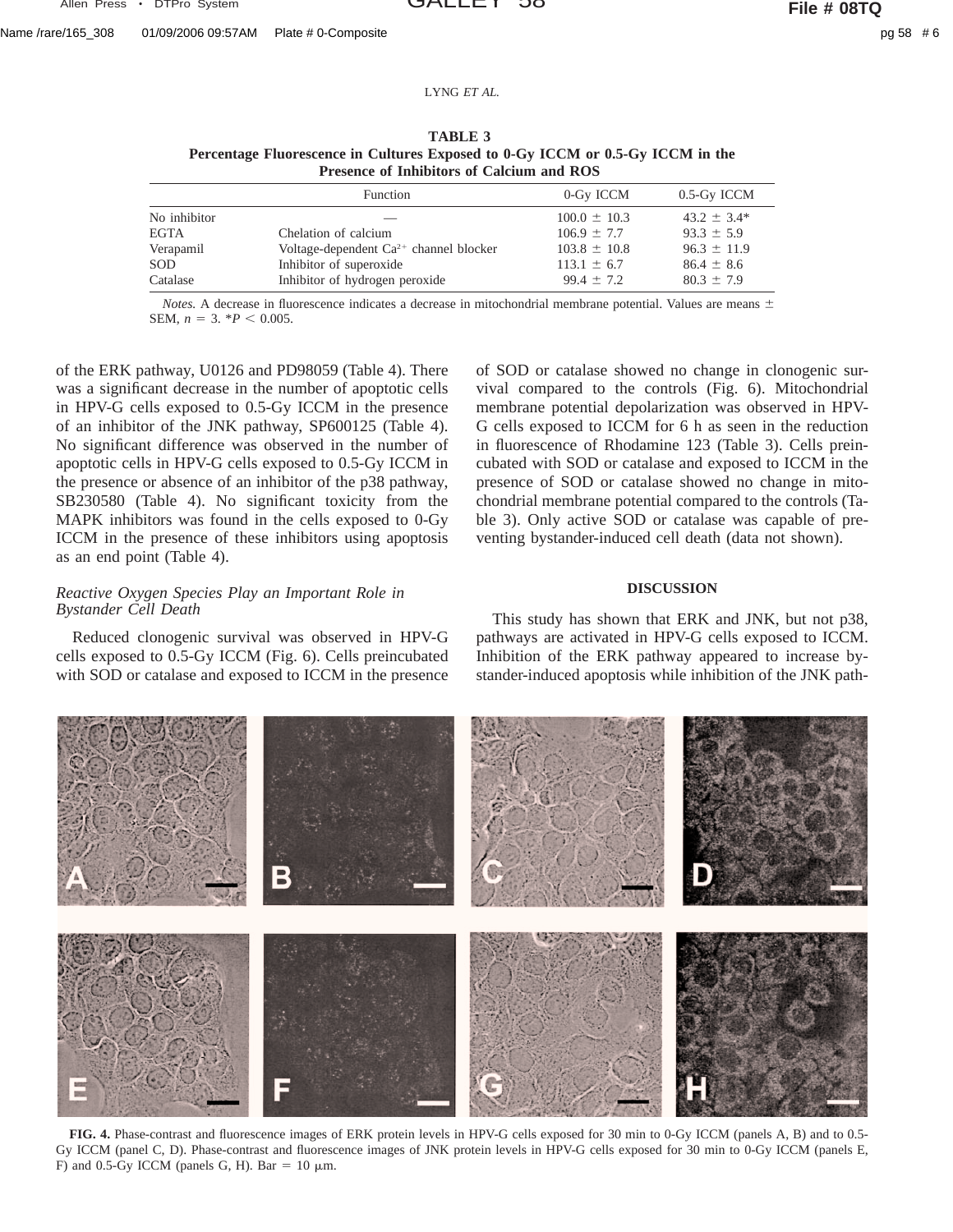Name /rare/165\_308 01/09/2006 09:57AM Plate # 0-Composite pg 59 # 7



**FIG. 5.** Mean fluorescence intensity levels for ERK, JNK and p38 in cultures exposed to 0-Gy ICCM or 0.5-Gy ICCM for 30 min or 24 h. All values are means  $\pm$  SEM,  $n = 3$ . \* $P < 0.001$ .

way appeared to decrease apoptosis. ERK can be activated by many growth factors and mitogens, and JNK is known to be activated by UV and  $\gamma$  radiation, cytotoxic drugs and reactive oxygen species (*32*). The ERK and JNK pathways appear to be in a dynamic balance, with the pro-survival ERK pathway acting to inhibit the pro-apoptosis JNK pathway (*46*). The p38 pathway has been shown to promote cell death as well as enhance cell growth and survival (*47, 48*). Various studies have reported no activation (*49*), weak activation (*50*) or strong activation (*51*) of p38 after exposure to ionizing radiation. Up-regulation of proteins in the MAPK pathway has been shown to occur in bystander cells (*30*). Activation of ERK, JNK and p38 was shown in human fibroblasts after exposure to low mean doses of  $\alpha$ 

particles. The activation was attenuated by the antioxidants, SOD and catalase.

After exposure to ICCM, both intracellular and extracellular signals (apoptotic/survival/mitogenic) that determine whether a cell will live or die are altered. Mitochondria play a major role in this process. MAPK family proteins are also involved in determining proliferation or apoptosis in damaged cells (*52*). The JNK pathway may promote the proteolytic cleavage and translocation of BID (a pro-apoptosis BH3 protein of the BCL2 family) to the mitochondria before cytochrome c release and caspase activation (*53*). In addition, Tournier *et al.* (*54*) have shown that JNK activation may directly or indirectly affect the mitochondrial death signaling pathway including through release of cy-

**TABLE 4 Percentage Apoptotic Cells in Cultures Exposed to 0-Gy ICCM or 0.5-Gy ICCM in the Presence of Inhibitors of the ERK, JNK and p38 Pathways**

|              | Function                | 0-Gy ICCM     | 0.5-Gy ICCM        |  |
|--------------|-------------------------|---------------|--------------------|--|
| No inhibitor |                         | $1.6 \pm 0.2$ | $16.1 \pm 1.0$     |  |
| U0126        | MEK1 inhibitor          | $1.7 \pm 0.3$ | $20.4 \pm 1.4^*$   |  |
| PD98059      | MEK1 and MEK2 inhibitor | $1.5 \pm 0.6$ | $19.1 \pm 1.8^*$   |  |
| SP600125     | <b>JNK</b> inhibitor    | $1.2 \pm 0.4$ | $9.2 \pm 1.0^{**}$ |  |
| SB203580     | p38 MAPK inhibitor      | $1.5 \pm 0.1$ | $16.4 \pm 2.3$     |  |
|              |                         |               |                    |  |

*Notes.* Values are means  $\pm$  SEM,  $n = 3$ . \**P* < 0.05, \*\**P* < 0.002.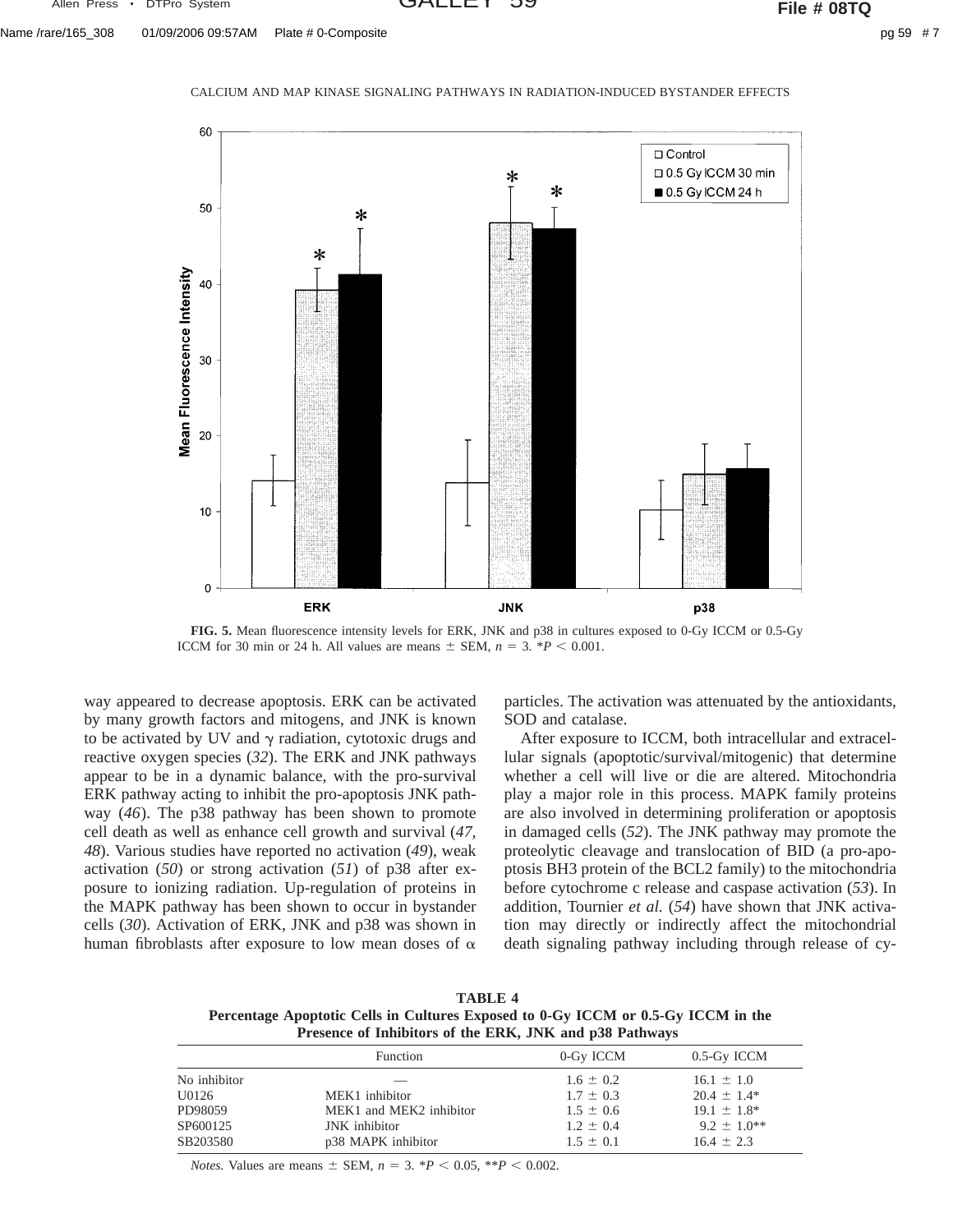



**FIG. 6.** Percentage survival in cultures exposed to 0-Gy ICCM or 0.5-Gy ICCM in the presence of inhibitors of reactive oxygen species, superoxide dismutase (SOD) and catalase. All values are means  $\pm$  SEM,  $n = 3$ . \**P* < 0.01.

tochrome c and caspase activation. Recent studies in our own laboratory have shown that cytochrome c is released and caspase 3 is activated after mitochondrial membrane potential depolarization in HPV-G cells exposed to medium from irradiated cells.4 Ionizing radiation has been shown to activate the epidermal growth factor receptor (EGFR) (*55*), which in turn activates the MAPK cascade (*56*). In addition, ionizing radiation can induce transforming growth factor alpha (TGFA) release through ERK signaling (*57*). Interestingly, activation of EGFR-ERK signaling has been shown after transfer of medium from irradiated cells to unirradiated cells which could be eliminated by neutralizing antibody to TGFA (*58*). TGFA levels were also found to be increased in peripheral blood samples of prostate cancer patients after irradiation (*58*). Increases in transforming growth factor  $\beta1$  and IL8 have been shown previously in bystander cell supernatants (*18, 59*).

The present study has also shown the importance of oxidative metabolism in bystander responses. SOD and catalase were both shown to inhibit mitochondrial membrane potential depolarization and clonogenic survival. All cells generate ROS during the course of normal metabolism, but recent evidence indicates that many cytokines, hormones and growth factors can augment their immediate, transient or long-term expression (*60, 61*). ROS have been shown to be important for the activation of enzymes, transcription factors, differentiation and apoptosis (*62, 63*). Goldman *et*

*al.* (*64*) showed that elevation of intracellular calcium is a prerequisite for ROS and phospholipase A2 activation in HaCaT cells exposed to different agonists and suggested that these processes contribute to the toxicity exerted by chronic elevation of calcium. A further study (*65*) on the effect of platelet-activating factor on ROS formation in HaCaT cells showed that NAD(P)H was a candidate for the ROS source and that the mitochondria were a potential site of formation. A recent study from our laboratory<sup>4</sup> showed an increase in ROS concomitant with a transient depolarization of the mitochondrial membrane potential in HPV-G cells 30 s after exposure to ICCM. It is likely that the ICCM-induced elevation of intracellular calcium causes overload of calcium in the mitochondria, leading to a transient loss of membrane potential and production of ROS. This ROS production may then lead to activation of MAPK pathways and apoptosis. This is supported by data from Azzam *et al.* (*30*) that showed that activation of MAPK proteins was inhibited by SOD and catalase after  $\alpha$ -particle irradiation. In addition, it has been shown that formation of ROS leads to suppression of protein tyrosine phosphatase activity and enhanced protein tyrosine phosphorylation which culminates in the activation of the MAPK cascade in macrophages exposed to vanadate (*66*).

To summarize, in the present study, calcium influx from voltage-dependent calcium channels, and to a lesser extent calcium release from intracellular stores, was shown to be required for bystander-induced apoptosis. The data suggest that calcium release from the endoplasmic reticulum may be triggered by and dependent on ICCM-induced calcium influx through calcium channels. Thus the initial rise in

<sup>4</sup> P. Maguire, C. Mothersill, N. Coen, C. Condron, B. McClean, C. Seymour and F. M. Lyng, Rapid cellular signalling and dose dependent cellular pathways induced in HPV-G cells exposed to medium from irradiated human keratinocytes. Manuscript submitted for publication.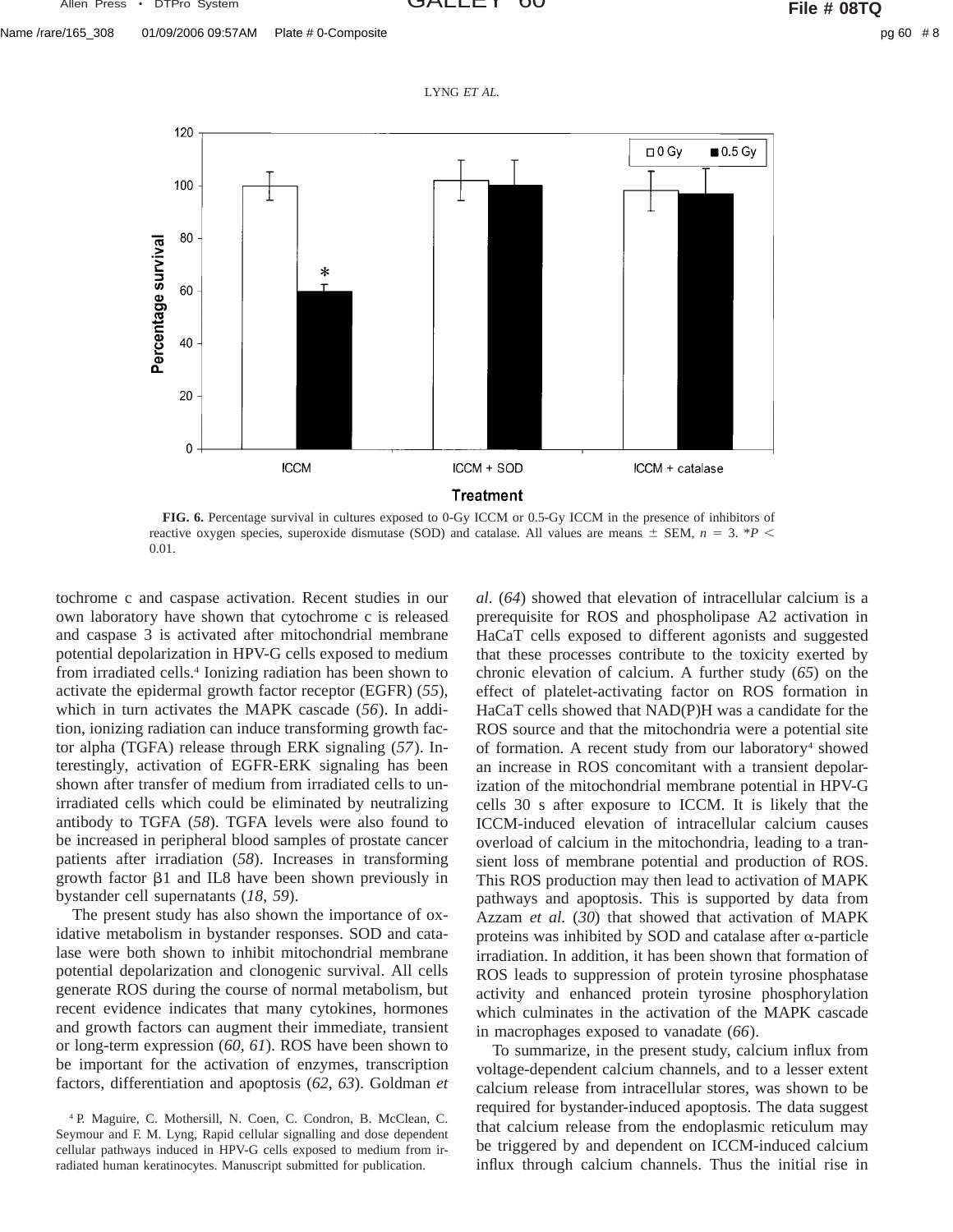CALCIUM AND MAP KINASE SIGNALING PATHWAYS IN RADIATION-INDUCED BYSTANDER EFFECTS

calcium levels may be further amplified by calcium release from intracellular stores. Calcium plays a central role in cellular signaling (*33, 67*). Its concentration in the cellular environment changes in response to a variety of signals. Like other signaling ions or molecules, generally an increase in its cytosolic concentration corresponds to an activation of a cellular function.

When calcium influx is inhibited by either EGTA or verapamil, the bystander response chain is blocked so no bystander-induced mitochondrial membrane potential depolarization or apoptosis occurs.

The data suggest that some long-lived signaling factors can cause apoptosis in unirradiated cells exposed to ICCM by triggering calcium fluxes and MAPK signaling pathways that induce ROS in the unirradiated cells.

## **ACKNOWLEDGMENTS**

The authors acknowledge generous support from Science Foundation Ireland. We are very grateful to St Luke's Hospital, Dublin, for continued access to the cobalt 60 radiotherapy source.

Received: April 28, 2005; accepted: November 18, 2005

## **REFERENCES**

- *1.* C. Mothersill and C. B. Seymour, Radiation-induced bystander effects—implications for cancer. *Nat. Rev. Cancer* **4**, 158–164 (2004).
- *2.* S. A. Lorimore, P. J. Coates and E. G. Wright, Radiation-induced genomic instability and bystander effects: Inter-related nontargeted effects of exposure to ionizing radiation. *Oncogene* **22**, 7058–7069 (2003).
- *3.* J. B. Little, Genomic instability and bystander effects: a historical perspective. *Oncogene* **22**, 6978–6987 (2003).
- *4.* W. F. Morgan, Non-targeted and delayed effects of exposure to ionizing radiation: I. Radiation-induced genomic instability and bystander effects *in vitro*. *Radiat. Res.* **159**, 567–580 (2003).
- *5.* H. Nagasawa and J. B. Little, Induction of sister chromatid exchanges by extremely low doses of alpha particles. *Cancer Res.* **52**, 6394– 6396 (1992).
- *6.* K. M. Prise, O. V. Belyakov, M. Folkard and B. D. Michael, Studies of bystander effects in human fibroblasts using a charged particle microbeam. *Int. J. Radiat. Biol.* **74**, 793–798 (1998).
- *7.* O. V. Belyakov, K. M. Prise, K. R. Trott and B. D. Michael, Delayed lethality, apoptosis and micronucleus formation in human fibroblasts irradiated with X-rays or alpha-particles. *Int. J. Radiat. Biol.* **75**, 985– 993 (1999).
- *8.* F. M. Lyng, C. B. Seymour and C. Mothersill, Production of a signal by irradiated cells which leads to a response in unirradiated cells characteristic of initiation of apoptosis. *Br. J. Cancer* **83**, 1223–1230 (2000).
- *9.* F. M. Lyng, C. B. Seymour and C. Mothersill, Initiation of apoptosis in cells exposed to medium from the progeny of irradiated cells: A possible mechanism for bystander-induced genomic instability? *Radiat. Res.* **157**, 365–370 (2002).
- *10.* A. W. Hickman, R. J. Jaramillo, J. F. Lechner and N. F. Johnson, Alpha-particle-induced p53 protein expression in a rat lung epithelial cell strain. *Cancer Res.* **54**, 5797–5800 (1994).
- *11.* E. I. Azzam, S. M. de Toledo, T. Gooding and J. B. Little, Intercellular communication is involved in the bystander regulation of gene expression in human cells exposed to very low fluences of alpha particles. *Radiat. Res.* **150**, 497–504 (1998).
- *12.* H. Nagasawa and J. B. Little, Unexpected sensitivity to the induction

of mutations by very low doses of alpha-particle radiation: Evidence for a bystander effect. *Radiat. Res.* **152**, 552–557 (1999).

- *13.* H. Zhou, G. Randers-Pehrson, C. A. Waldren, D. Vannais, E. J. Hall and T. K. Hei, Induction of a bystander mutagenic effect of alpha particles in mammalian cells. *Proc. Natl. Acad. Sci. USA* **97**, 2099– 2104 (2000).
- *14.* S. A. Lorimore, M. A. Kadhim, D. A. Pocock, D. Papworth, D. L. Stevens, D. T. Goodhead and E. G. Wright, Chromosomal instability in the descendants of unirradiated surviving cells after alpha-particle irradiation. *Proc. Natl. Acad. Sci. USA* **95**, 5730–5733 (1998).
- *15.* S. G. Sawant, G. Randers-Pehrson, C. R. Geard, D. J. Brenner and E. J. Hall, The bystander effect in radiation oncogenesis: I. Transformation in C3H 10T<sup>1</sup>/2 cells *in vitro* can be initiated in the unirradiated neighbors of irradiated cells. *Radiat. Res.* **155**, 397–401 (2001).
- *16.* C. Mothersill and C. B. Seymour, Medium from irradiated human epithelial cells but not human fibroblasts reduces the clonogenic survival of unirradiated cells. *Int. J. Radiat. Biol.* **71**, 421–427 (1997).
- *17.* C. B. Seymour and C. Mothersill, Delayed expression of lethal mutations and genomic instability in the progeny of human epithelial cells that survived in a bystander-killing environment. *Radiat. Oncol. Investig.* **5**, 106–110 (1997).
- *18.* R. Iyer, B. E. Lehnert and R. Swensson, Factors underlying the cell growth-related bystander responses to alpha particles. *Cancer Res.* **60**, 1290–1298 (2000).
- *19.* C. Shao, M. Aoki and Y. Furusawa, Bystander effect on cell growth stimulation in neoplastic HSGc cells induced by heavy-ion irradiation. *Radiat. Environ. Biophys.* **42**, 183–187 (2003).
- *20.* R. Iyer and B. E. Lehnert, Alpha-particle-induced increases in the radioresistance of normal human bystander cells. *Radiat. Res.* **157**, 3–7 (2002).
- *21.* S. A. Mitchell, S. A. Marino, D. J. Brenner and E. J. Hall, Bystander effect and adaptive response in C3H 10T(1/2) cells. *Int. J. Radiat. Biol.* **80**, 465–472 (2004).
- *22.* B. Lehnert, E. H. Goodwin and A. Deshpande, Extracellular factor(s) following exposure to alpha particles can cause sister chromatid exchanges in normal human cells. *Cancer Res.* **57**, 2164–2171 (1997).
- *23.* C. Mothersill and C. B. Seymour, Cell-cell contact during gamma irradiation is not required to induce a bystander effect in normal human keratinocytes: Evidence for release during irradiation of a signal controlling survival into the medium. *Radiat. Res.* **149**, 256– 262 (1998).
- *24.* E. I. Azzam, S. M. de Toledo and J. B. Little, Oxidative metabolism, gap junctions and the ionizing radiation-induced bystander effect. *Oncogene* **22**, 7050–7057 (2003).
- *25.* P. Naranayan, E. Goodwin and B. Lehnert, Alpha particles initiate biological production of superoxide anions and hydrogen peroxide in human cells. *Cancer Res.* **57**, 2963–3971 (1997).
- *26.* L. J. Wu, G. R. Randers-Pehrson, A. Xu, C. A. Waldren, C. R. Geard, Z. L. Yu and T. K. Hei, Targeted cytoplasmic irradiation with a particles induces mutations in mammalian cells. *Proc. Natl. Acad. Sci. USA* **96**, 4959–4964 (1999).
- *27.* C. Mothersill, T. D. Stamato, M. L. Perez, R. Mooney, R. Cummins and C. B. Seymour, Involvement of energy metabolism in the production of bystander effects by radiation. *Br. J. Cancer* **82**, 1740– 1746 (2000).
- *28.* L. Huo, H. Nagasawa and J. B. Little, HPRT mutants induced in bystander cells by very low fluences of  $\alpha$  particles result primarily from point mutations. *Radiat. Res.* **156**, 521–525 (2001).
- *29.* A. Bishayee, A. Z. Hill, D. Stein, D. V. Rao and R. W. Howell, Free radical-initiated and gap junction-mediated bystander effect due to nonuniform distribution of incorporated radioactivity in a three-dimensional tissue culture model. *Radiat. Res.* **155**, 335–344 (2001).
- *30.* E. I. Azzam, S. M. de Toledo, D. R. Spitz and J. B. Little, Oxidative metabolism modulates signal transduction and micronucleus formation in bystander cells from alpha-particle-irradiated normal human fibroblast cultures. *Cancer Res.* **62**, 5437–5442 (2002).
- *31.* I. Emerit, S. H. Khan and P. A. Cerutti, Treatment of lymphocyte